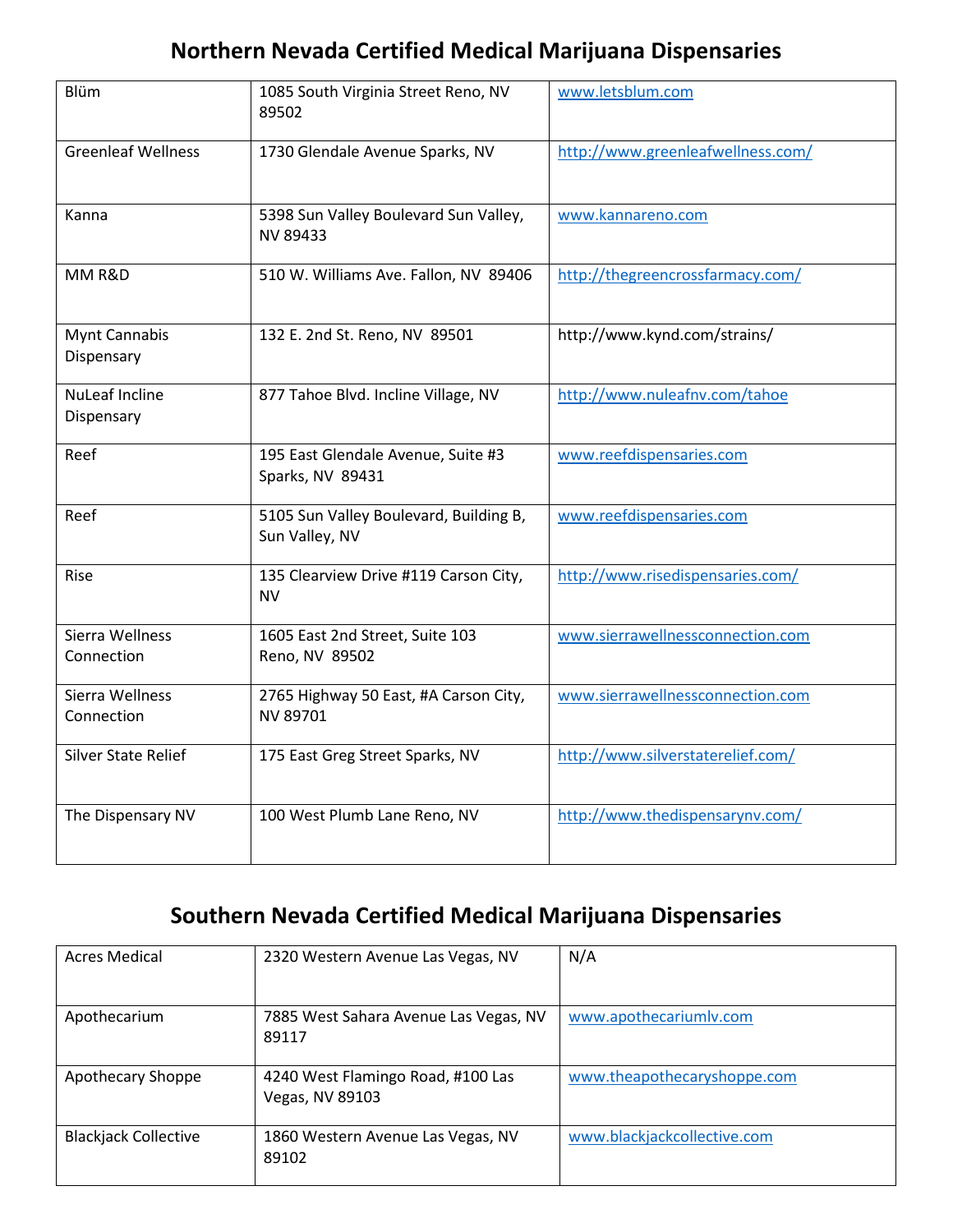| <b>Blüm</b>                           | 1921 Western Avenue Las Vegas, NV<br>89102                | www.letsblum.com           |
|---------------------------------------|-----------------------------------------------------------|----------------------------|
| <b>Blüm</b>                           | 3650 South Decatur Boulevard Las Vegas,<br>NV 89103       | www.letsblum.com           |
| <b>Blüm</b>                           | 1130 East Desert Inn Road Las Vegas, NV<br>89139          | www.letsblum.com           |
| CannaCopia                            | 6332 South Rainbow Boulevard Las<br>Vegas, NV 89119       | www.cannacopialv.com       |
| Canopi                                | 1324 S. 3rd St. Las Vegas, NV 89104                       | N/A                        |
| Canopi                                | 2113 N. Las Vegas Blvd. North Las Vegas,<br>NV 89030      | N/A                        |
| Deep Roots Medical                    | 195 Willis Canyon Carrier Mesquite, NV<br>80934           | www.deeprootsharvest.com   |
| Downtown Dispensary                   | 823 South Third Street Las Vegas, NV<br>89101             | www.jennysdispensary.com   |
| Essence                               | 5765 West Tropicana Avenue Las Vegas,<br>NV 89103         | www.essencevegas.com       |
| Essence                               | 4300 East Sunset Road Ste. A-3<br>Henderson, NV 89014     | www.essencevegas.com       |
| Essence                               | 2307 South Las Vegas Boulevard Las<br>Vegas, NV 89104     | www.essencevegas.com       |
| Euphoria Wellness                     | 7780 South Jones Boulevard Las Vegas,<br>NV 89139         | www.euphoriawellnessnv.com |
| Inyo Fine Cannabis<br>Dispensary      | 2520 South Maryland Parkway, #2 Las<br>Vegas, NV 89109    | www.inyolasvegas.com       |
| Jardín Premium Cannabis<br>Dispensary | 2900 East Desert Inn Road Las Vegas, NV<br>89121          | www.jardincannabis.com     |
| Jenny's Dispensary                    | 5530 North Decatur Boulevard North Las<br>Vegas, NV 89130 | www.jennysdispensary.com   |
| Jenny's Dispensary                    | 10420 South Eastern Avenue Henderson,<br>NV 89052         | www.jennysdispensary.com   |
| Just Quality                          | 4235 Arctic Spring Avenue Las Vegas, NV                   | N/A                        |
| Las Vegas Releaf                      | 2244 Paradise Road Las Vegas, NV 89104                    | www.lasvegasreleaf.com     |
| Medizin                               | 4850 West Sunset Road Las Vegas, NV<br>89118              | www.medizinly.com          |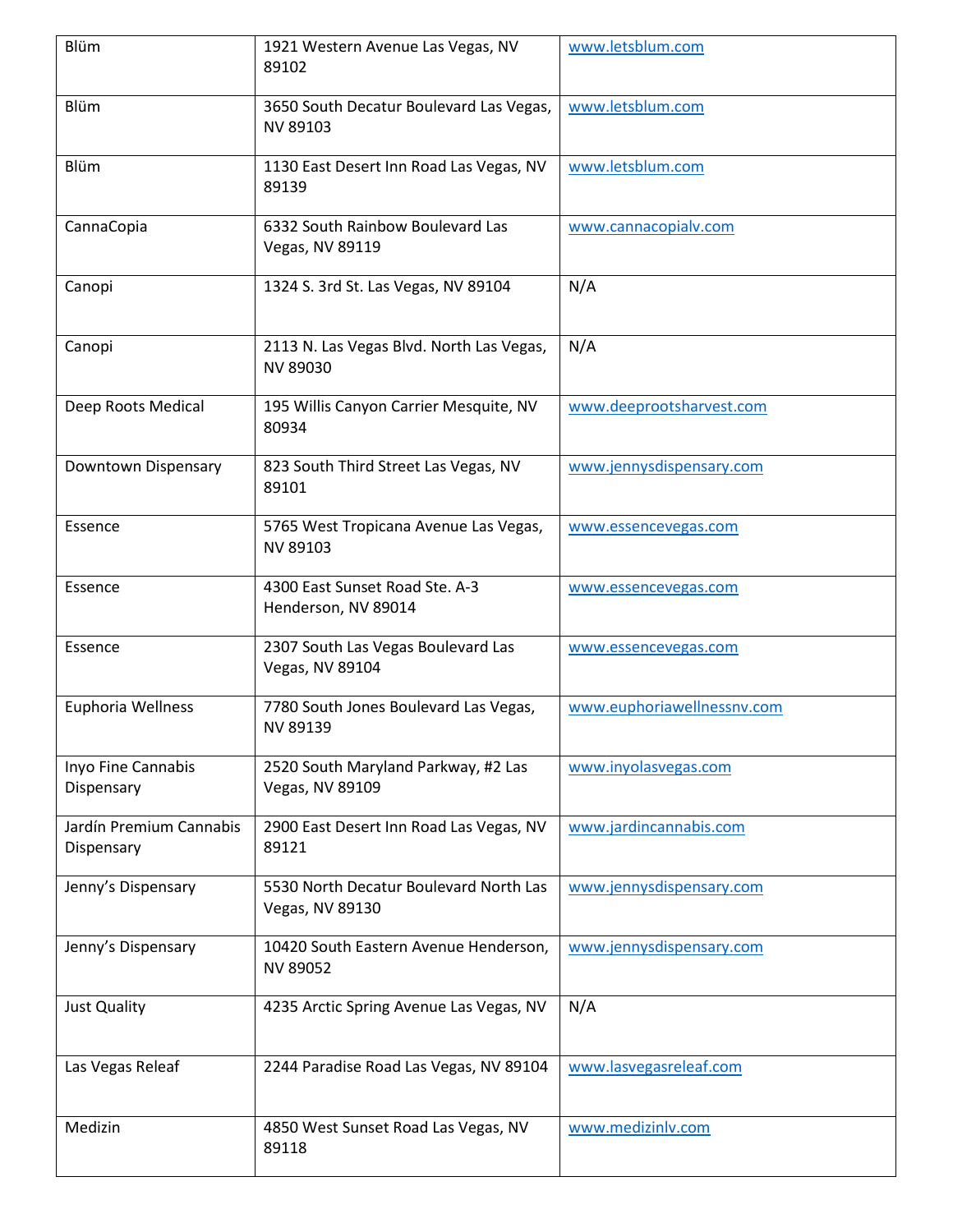| Naturex                        | 9120 W. Post Road Las Vegas, NV                         | N/A                            |
|--------------------------------|---------------------------------------------------------|--------------------------------|
| Nevada Holistic Medicine       | 5630 Stephanie Street Las Vegas, NV<br>89118            | N/A                            |
| Nevada Medical<br>Marijuana    | 1975 South Casino Drive Laughlin, NV<br>89029           | www.nevadamedicalmarijuana.com |
| Nevada Medical<br>Marijuana    | 3195 St. Rose Parkway, Suite 212<br>Henderson, NV 89052 | www.nevadamedicalmarijuana.com |
| Nevada Wellness Center         | 3200 South Valley View Boulevard Las<br>Vegas, NV 89102 | www.nvwellnessctr.com          |
| <b>NuLeaf Clark Dispensary</b> | 430 East Twain Avenue Las Vegas, NV<br>89169            | www.nuleafnv.com               |
| <b>Oasis Medical Cannabis</b>  | 1800 Industrial Road Las Vegas, Suite<br>102, NV 89147  | www.theoasisdispensary.com     |
| Piso's                         | 4110 South Maryland Parkway Las Vegas,<br>NV 89119      | www.pisoslv.com                |
| Reef                           | 3400 Western Avenue Las Vegas, NV<br>89109              | www.reefdispensaries.com       |
| Reef                           | 1366 West Cheyenne Avenue North Las<br>Vegas, NV 89030  | www.reefdispensaries.com       |
| Sahara Wellness                | 420 East Sahara Avenue Las Vegas, NV<br>89104           | www.420sahara.com              |
| Shango                         | 4380 Boulder Highway Las Vegas, NV<br>89121             | www.nevadapure.com             |
| <b>ShowGrow Las Vegas</b>      | 4850 South Fort Apache Road Las Vegas,<br>NV 89147      | www.showgrow.com               |
| Silver Sage Wellness           | 4626 W. Charleston Boulevard Las Vegas,<br>NV 89102     | www.sswlv.com                  |
| The Clinic Nevada              | 4310 West Flamingo Road Las Vegas, NV<br>89103          | www.theclinicnevada.com        |
| The Dispensary NV              | 5347 South Decatur Boulevard Las Vegas,<br>NV 89118     | www.thedispensarynv.com        |
| The Dispensary NV              | 50 North Gibson Road Henderson, NV<br>89014             | www.thedispensarynv.com        |
| The Greenhouse                 | 6540 Blue Diamond Road Las Vegas, NV<br>89139           | N/A                            |
| The Grove                      | 4647 Swenson Street Las Vegas, NV<br>89119              | www.thegrovenv.com             |